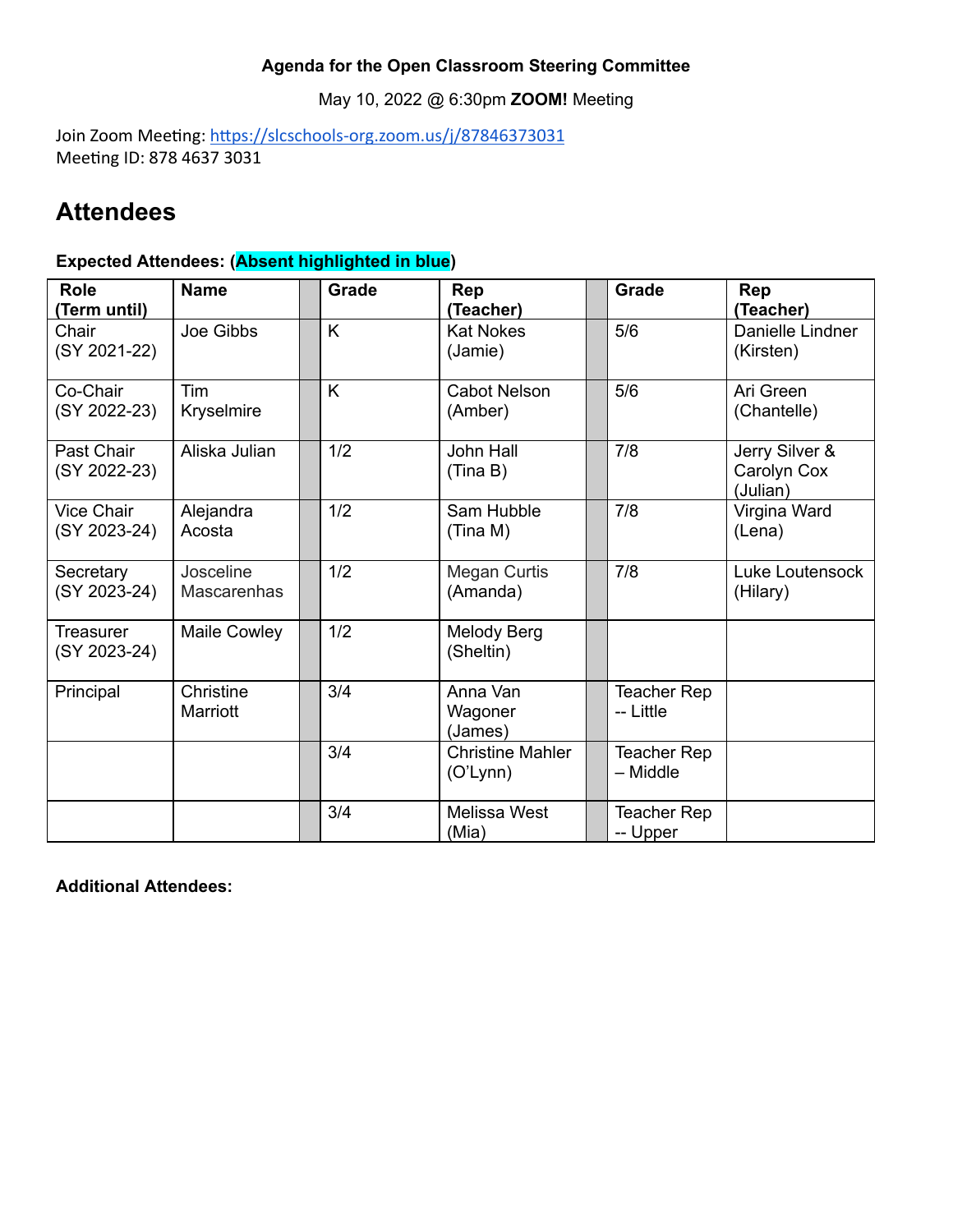## **Information Items**

#### **Introductions**

 $\triangleright$  What fun summer plans are you and your kiddos doing?

#### **Announcements**

 $\triangleright$  Shoe Drive! - Collecting gently used shoes with rubber soles

#### **Calendar Items**

 $\triangleright$  At each meeting, there will be an opportunity to share upcoming events and calendar items with the community. Reps should then share this information with their classes.

(The projected calendar for SY 2021-22 is provided below. Steering Reps, please especially share with your classes the dates/events/calendar items highlighted in yellow in the table below)

| <b>Date</b>                              | <b>Event</b>                                | <b>Comments</b>                                     |  |  |
|------------------------------------------|---------------------------------------------|-----------------------------------------------------|--|--|
| 05/24, Tuesday                           | <b>Prospective Parent Information Night</b> | ZOOM Tour! 6:30-7:30pm<br><b>TELL YOUR FRIENDS!</b> |  |  |
| 05/30, Monday                            | Memorial Day (No School)                    | No School!                                          |  |  |
| $6/2$ ; Thursday<br>8th Grade Graduation |                                             |                                                     |  |  |
| $6/3$ ; Friday<br>Last Day of School     |                                             | School out at 1:30                                  |  |  |
| 6/14; Tuesday                            | <b>Prospective Parent Tour</b>              | ZOOM Tour! 10am-11am<br><b>TELL YOUR FRIENDS!</b>   |  |  |

#### **Acknowledgments**

➢ At each meeting we take time to make public acknowledgements of successes and exceptional people and efforts within the community

| <b>Given By</b> | <b>Given To</b> | <b>Comments</b> |
|-----------------|-----------------|-----------------|
|                 |                 |                 |
|                 |                 |                 |
|                 |                 |                 |
|                 |                 |                 |
|                 |                 |                 |
|                 |                 |                 |